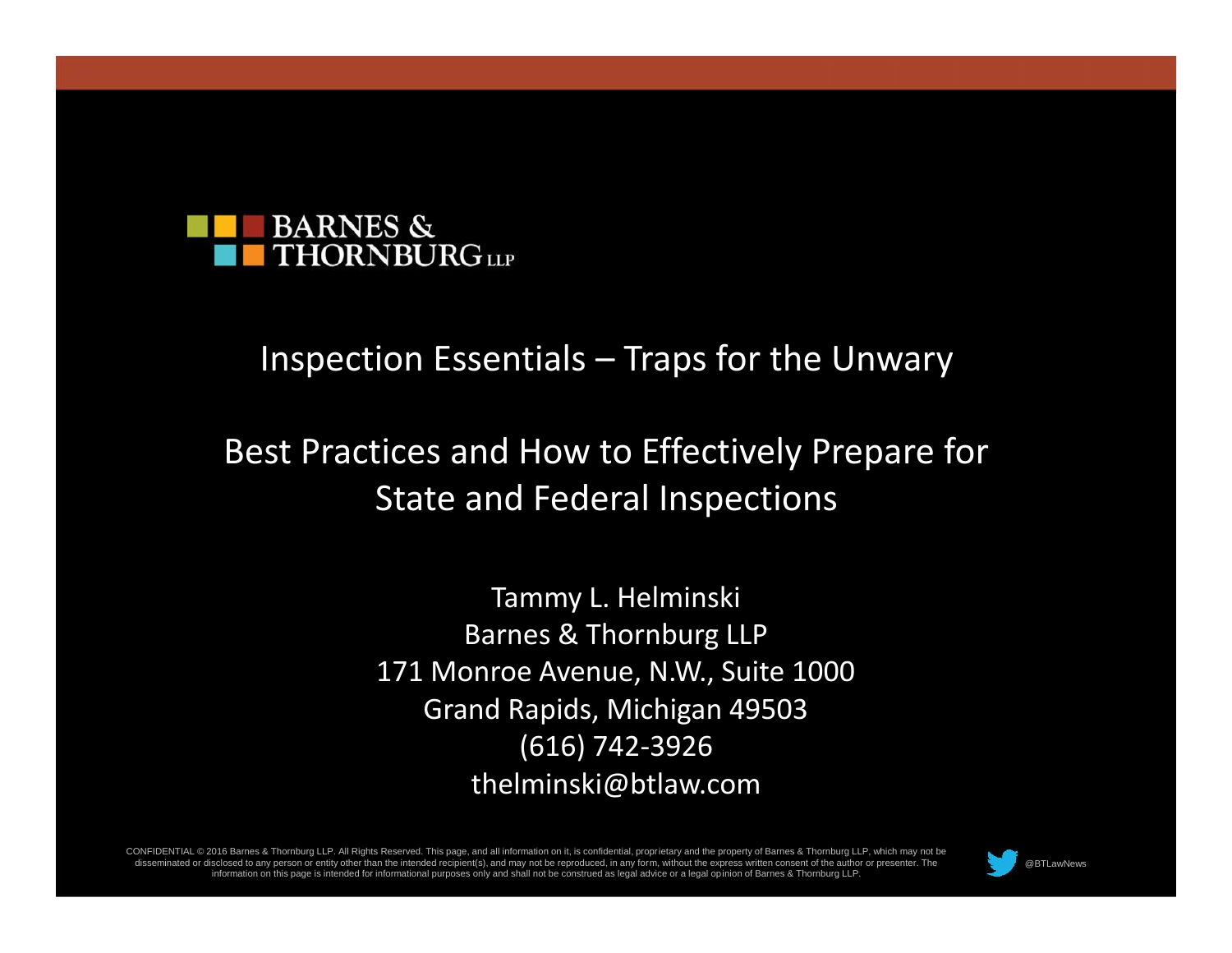

## **Overview**

- Trap #1 are you *prepared* for an inspection?
- Trap #2 do you know what happens *during* an inspection?
- Trap #3 do you know what to expect *after* the inspection?



CONFIDENTIAL © 2016 Barnes & Thornburg LLP. All Rights Reserved. This page, and all information on it, is confidential, proprietary and the property of Barnes & Thornburg LLP, which may not be disseminated or disclosed to any person or entity other than the intended recipient(s), and may not be reproduced, in any form, without the express written consent of the author or presenter. The information on this page is @BTLawNews intended for informational purposes only and shall not be construed as lega

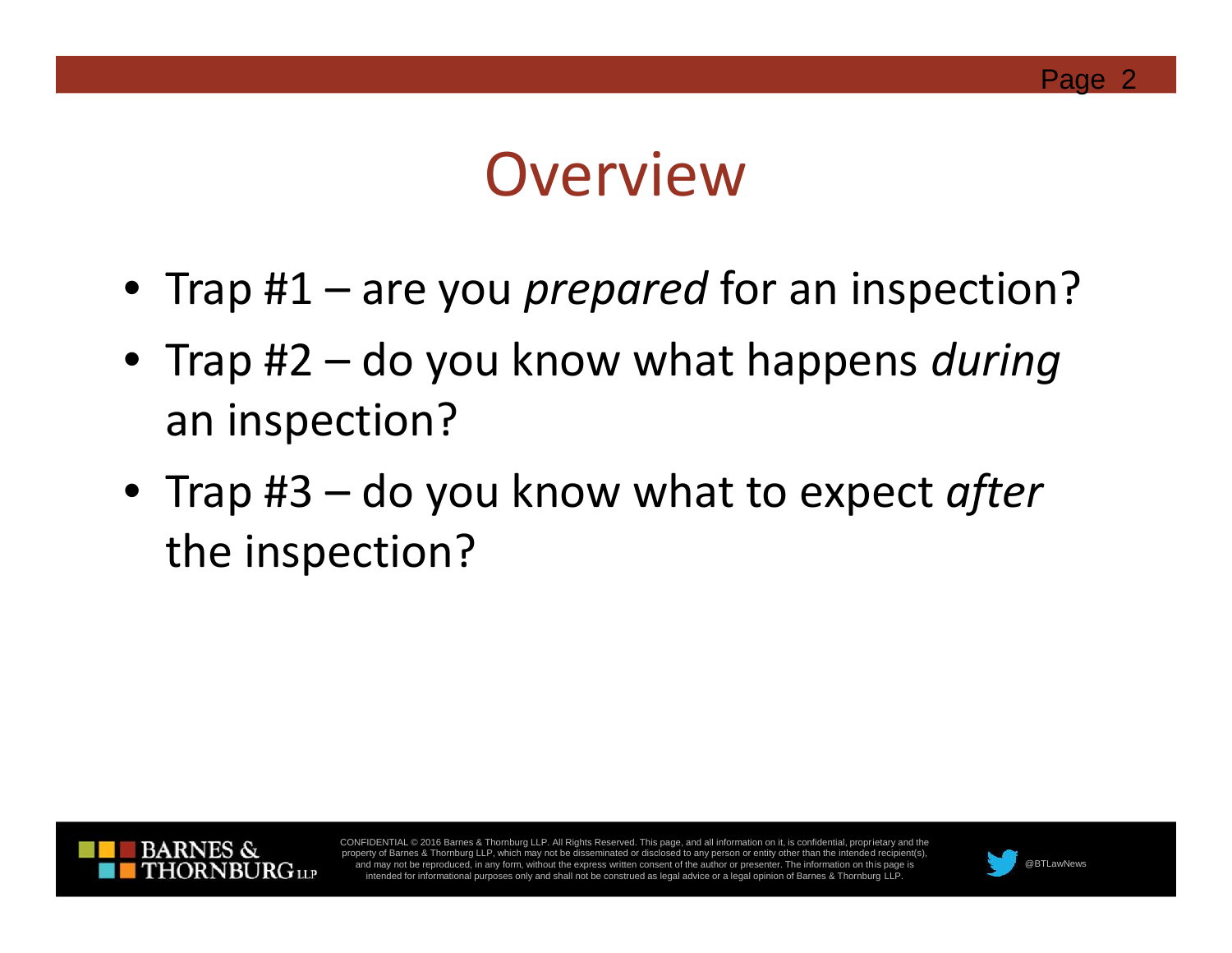## Trap #1 – Not Being Prepared





CONFIDENTIAL © 2016 Barnes & Thornburg LLP. All Rights Reserved. This page, and all information on it, is confidential, proprietary and the<br>property of Barnes & Thornburg LLP, which may not be disseminated or disclosed to and may not be reproduced, in any form, without the express written consent of the author or presenter. The information on this page is Intended for informational purposes only and shall not be construed as legal advice or a legal opinion of Barnes & Thornburg LLP. @BTLawNews intended for informational purposes only and shall not be construed as legal advi

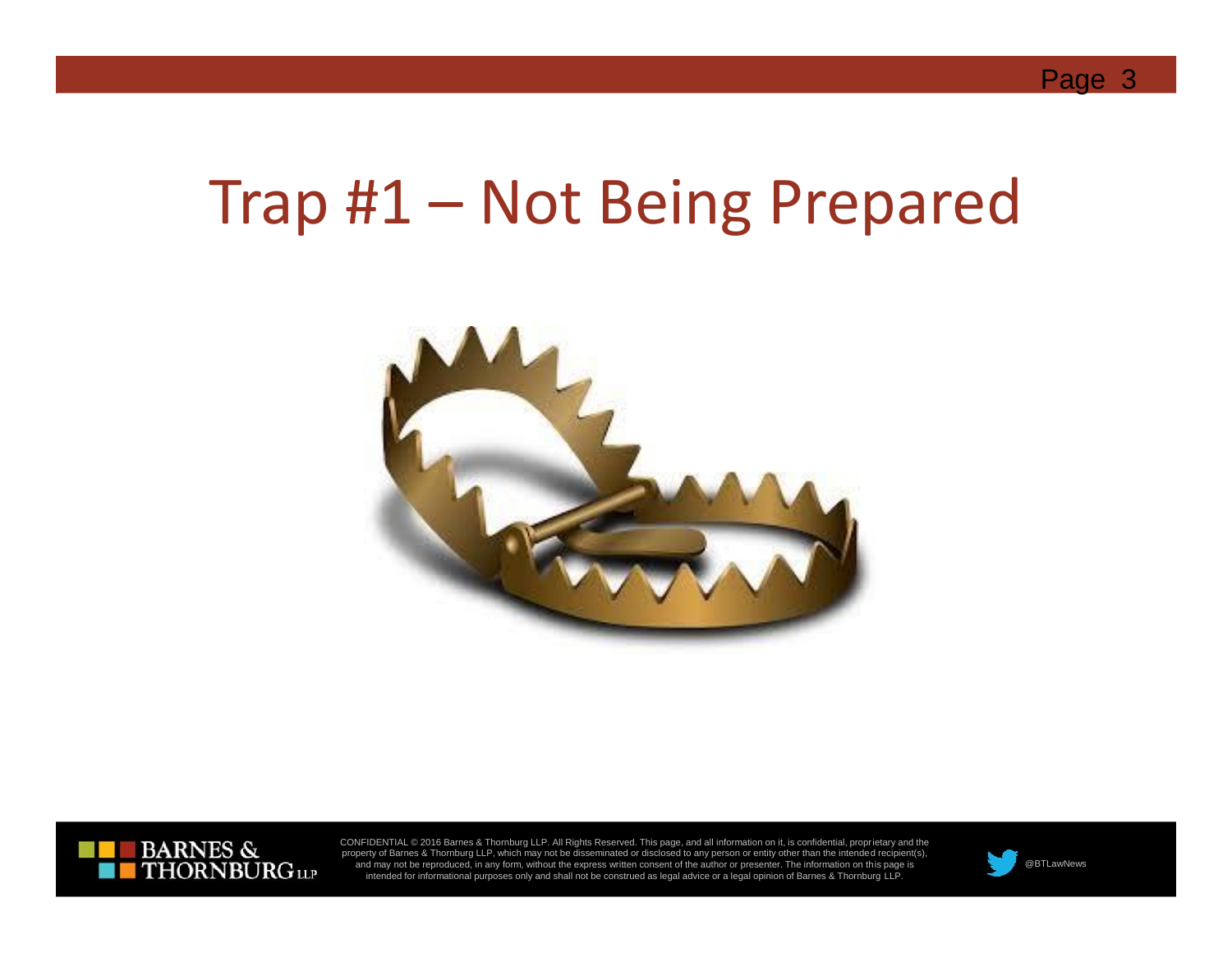## Investigation Preparation: Always Be Prepared

- Conduct regular internal inspections.
- Conduct regular employee training.
- Designate a "facility contact" (and back-up).
- Consider establishing procedure for agency inspections.



CONFIDENTIAL © 2016 Barnes & Thornburg LLP. All Rights Reserved. This page, and all information on it, is confidential, proprietary and the property of Barnes & Thornburg LLP, which may not be disseminated or disclosed to any person or entity other than the intended recip and may not be reproduced, in any form, without the express written consent of the author or presenter. The information on this page is @BTLawNews intended for informational purposes only and shall not be construed as lega

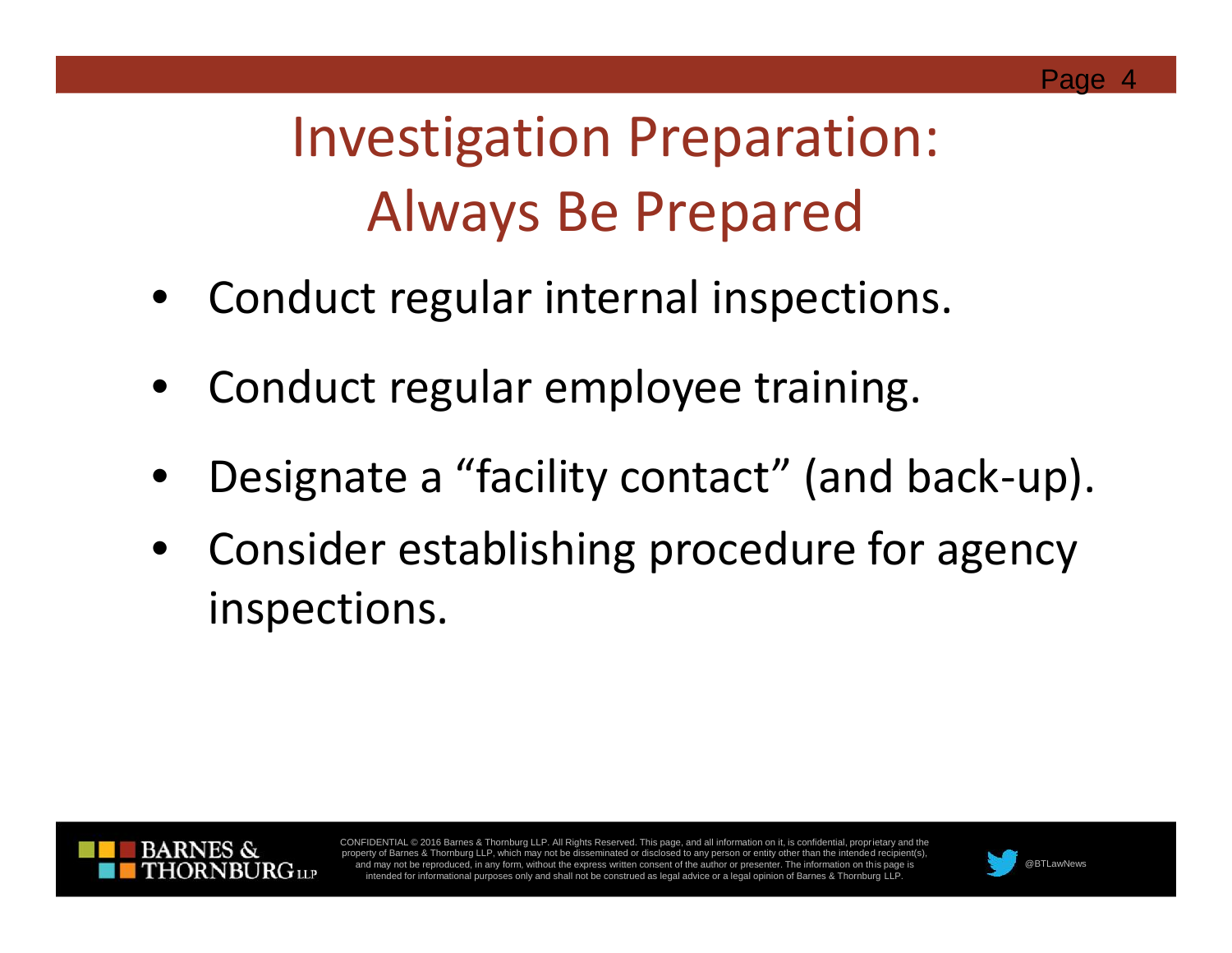Inspection Preparation: Recordkeeping

- Keep records in order (sound management):
	- Establish procedures for maintaining documents.
	- Draft *Document Retention and Destruction Policy*.
		- Save space, avoid confusion, and minimize risk of unnecessary disclosure.



CONFIDENTIAL © 2016 Barnes & Thornburg LLP. All Rights Reserved. This page, and all information on it, is confidential, proprietary and the property of Barnes & Thornburg LLP, which may not be disseminated or disclosed to any person or entity other than the intended recipie and may not be reproduced, in any form, without the express written consent of the author or presenter. The information on this page is @BTLawNews intended for informational purposes only and shall not be construed as lega

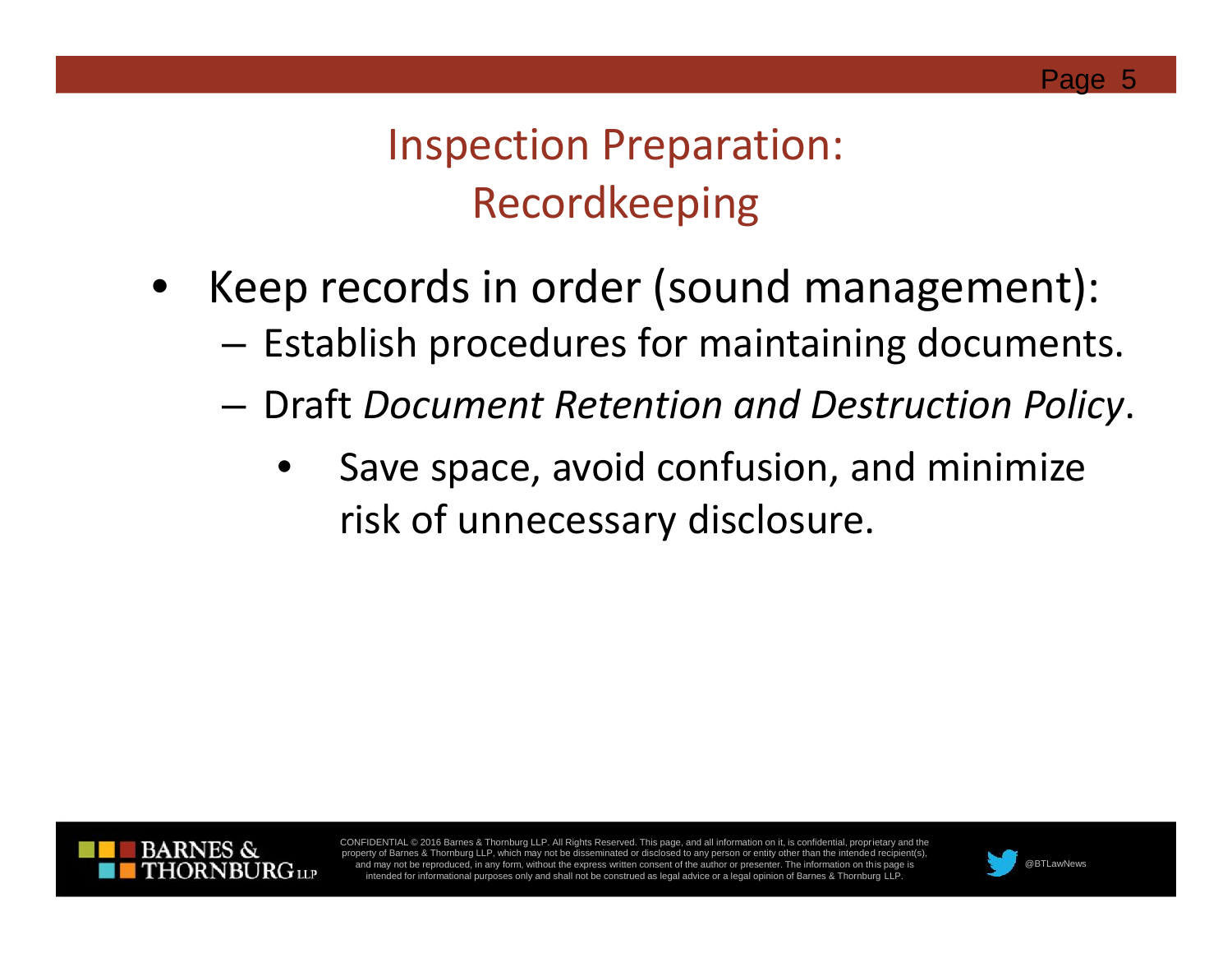Inspection Preparation: Recordkeeping

- Segregate documents:
	- Based on legal requirements.
	- Based on confidential business documents (should be marked).
	- Based on privilege (should be marked).
	- Based on historic need (*e.g.*, audit).



CONFIDENTIAL © 2016 Barnes & Thornburg LLP. All Rights Reserved. This page, and all information on it, is confidential, proprietary and the property of Barnes & Thornburg LLP, which may not be disseminated or disclosed to any person or entity other than the intended recipient(s) and may not be reproduced, in any form, without the express written consent of the author or presenter. The information on this page is @BTLawNews intended for informational purposes only and shall not be construed as lega

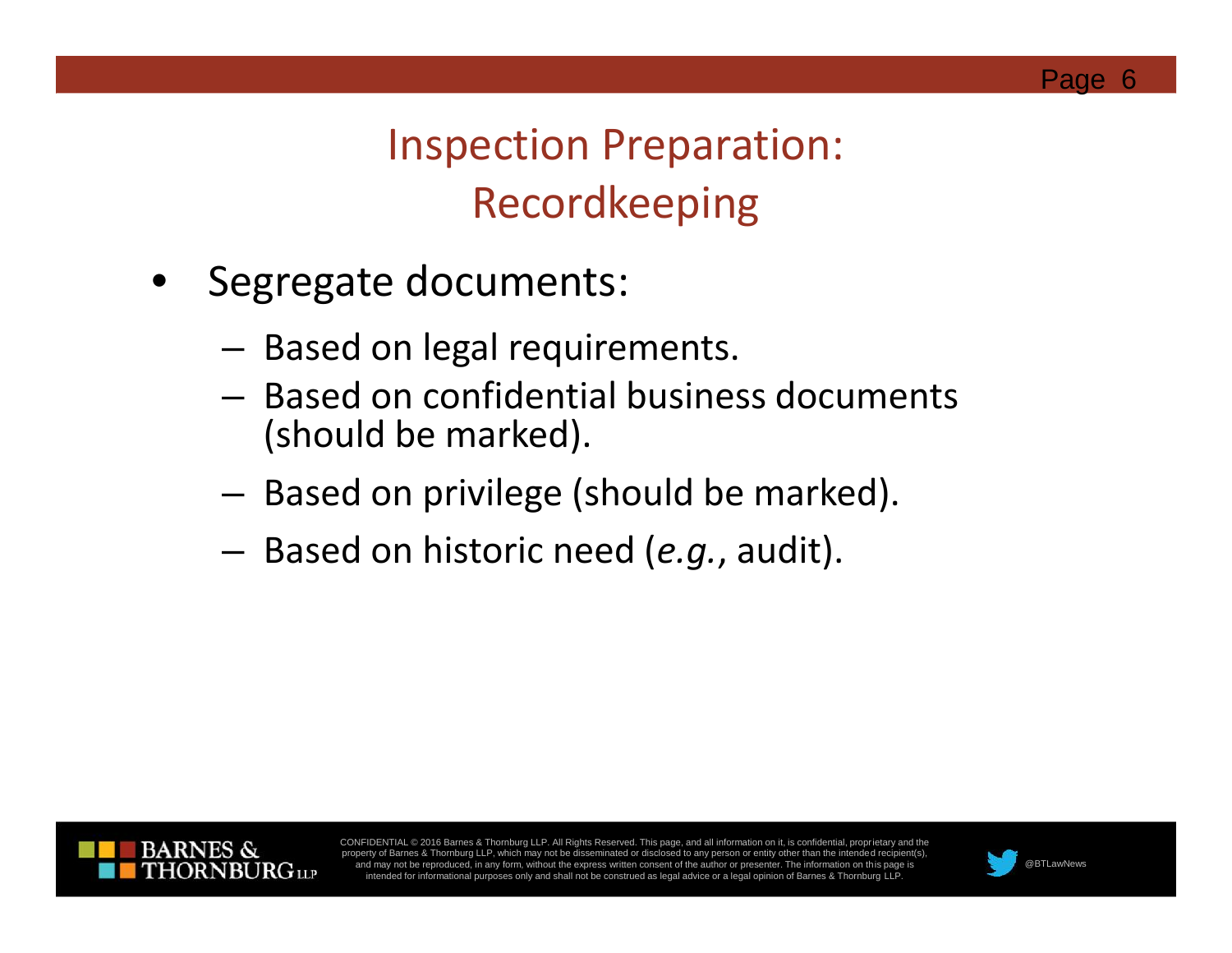# Inspection Preparation: Avoid Inspection "Trippers"

- Build positive, trusting, and ongoing relationships with your regulators.
- Provide information required by law in timely and accurate manner.
- Communicate with employees or contractors to encourage them to report problems internally.
- Communicate with local community.



CONFIDENTIAL © 2016 Barnes & Thornburg LLP. All Rights Reserved. This page, and all information on it, is confidential, proprietary and the of Barnes & Thornburg LLP, which may not be disseminated or disclosed to any person or entity other than the intended and may not be reproduced, in any form, without the express written consent of the author or presenter. The information on this page is @BTLawNews intended for informational purposes only and shall not be construed as lega

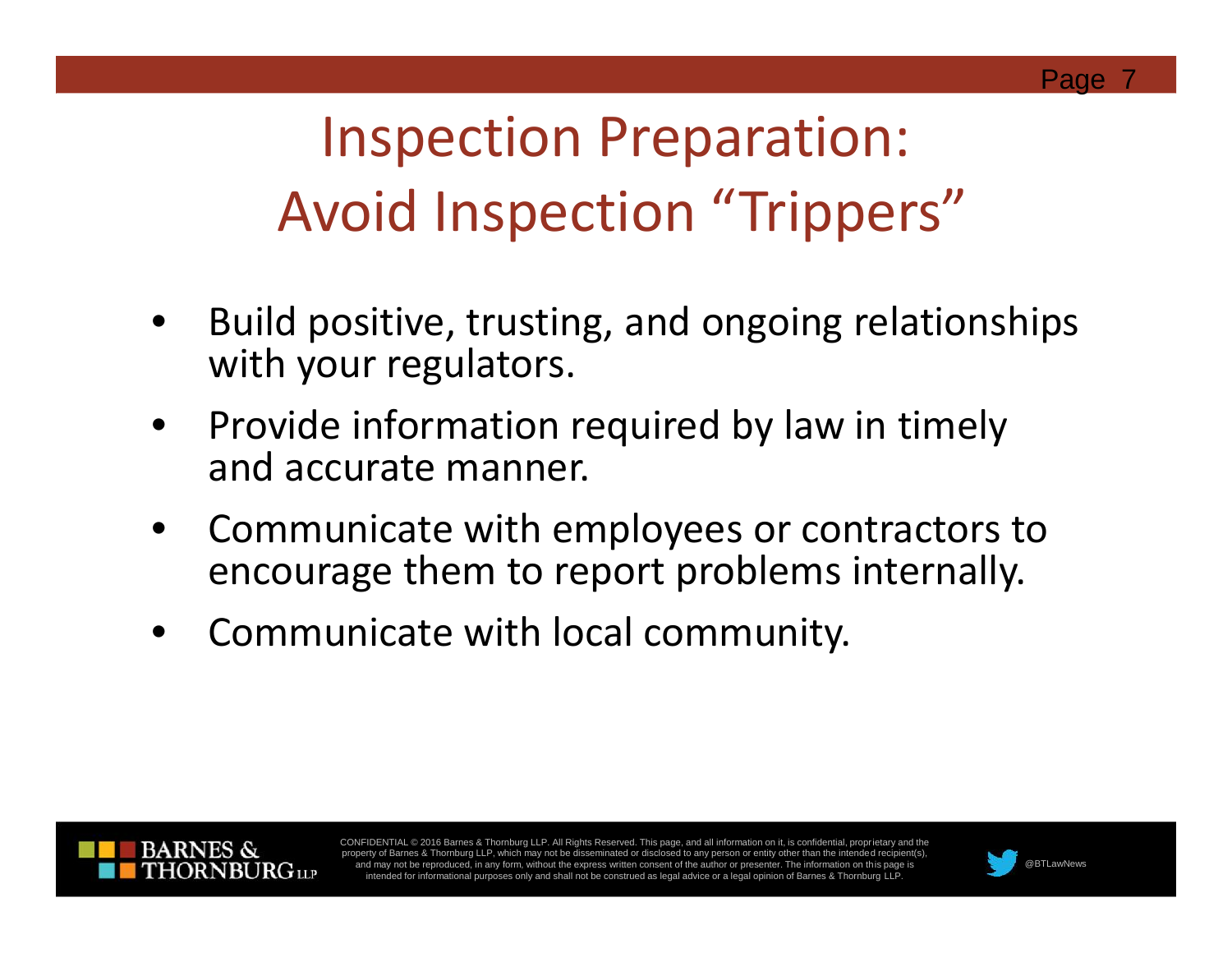## Inspection Preparation: Be Familiar with Inspection Guidelines

- Review relevant legal and regulatory authorities.
- Review internal inspection checklists/guidance documents.
- Review other Agency publications/websites.



CONFIDENTIAL © 2016 Barnes & Thornburg LLP. All Rights Reserved. This page, and all information on it, is confidential, proprietary and the property of Barnes & Thornburg LLP, which may not be disseminated or disclosed to any person or entity other than the intended recip and may not be reproduced, in any form, without the express written consent of the author or presenter. The information on this page is @BTLawNews intended for informational purposes only and shall not be construed as lega

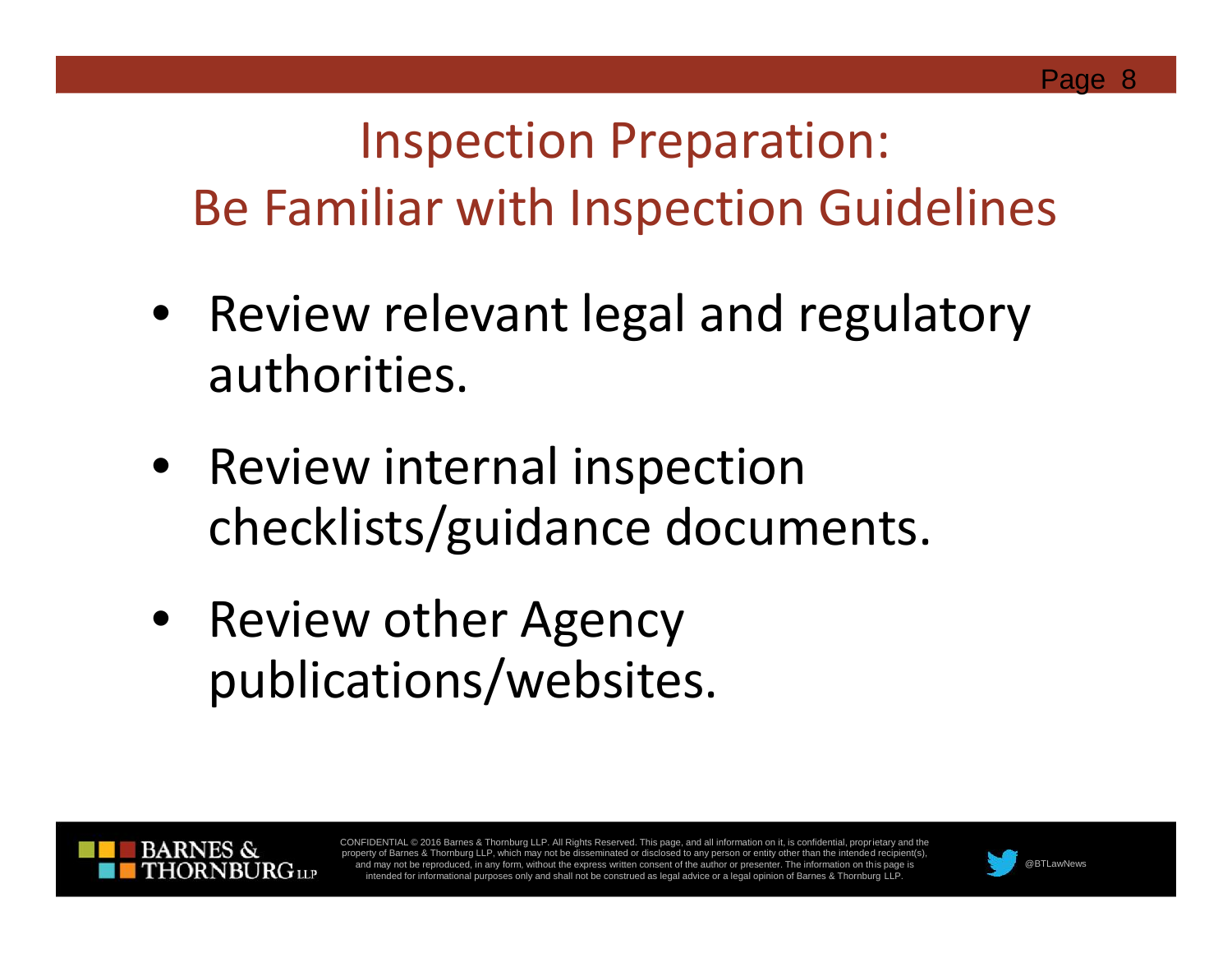# Inspection Preparation: Understand Monitoring Protocols

- Understand monitoring protocols:
	- If analytical samples of discharges may be collected during the inspection, understand the protocol and observe inspections to ensure consistency with the protocol.
	- If visual observations are conducted, understand that protocol and recognize/ record methods used by inspector.



CONFIDENTIAL © 2016 Barnes & Thornburg LLP. All Rights Reserved. This page, and all information on it, is confidential, proprietary and the of Barnes & Thornburg LLP, which may not be disseminated or disclosed to any person or entity other than the intended and may not be reproduced, in any form, without the express written consent of the author or presenter. The information on this page is @BTLawNews intended for informational purposes only and shall not be construed as lega

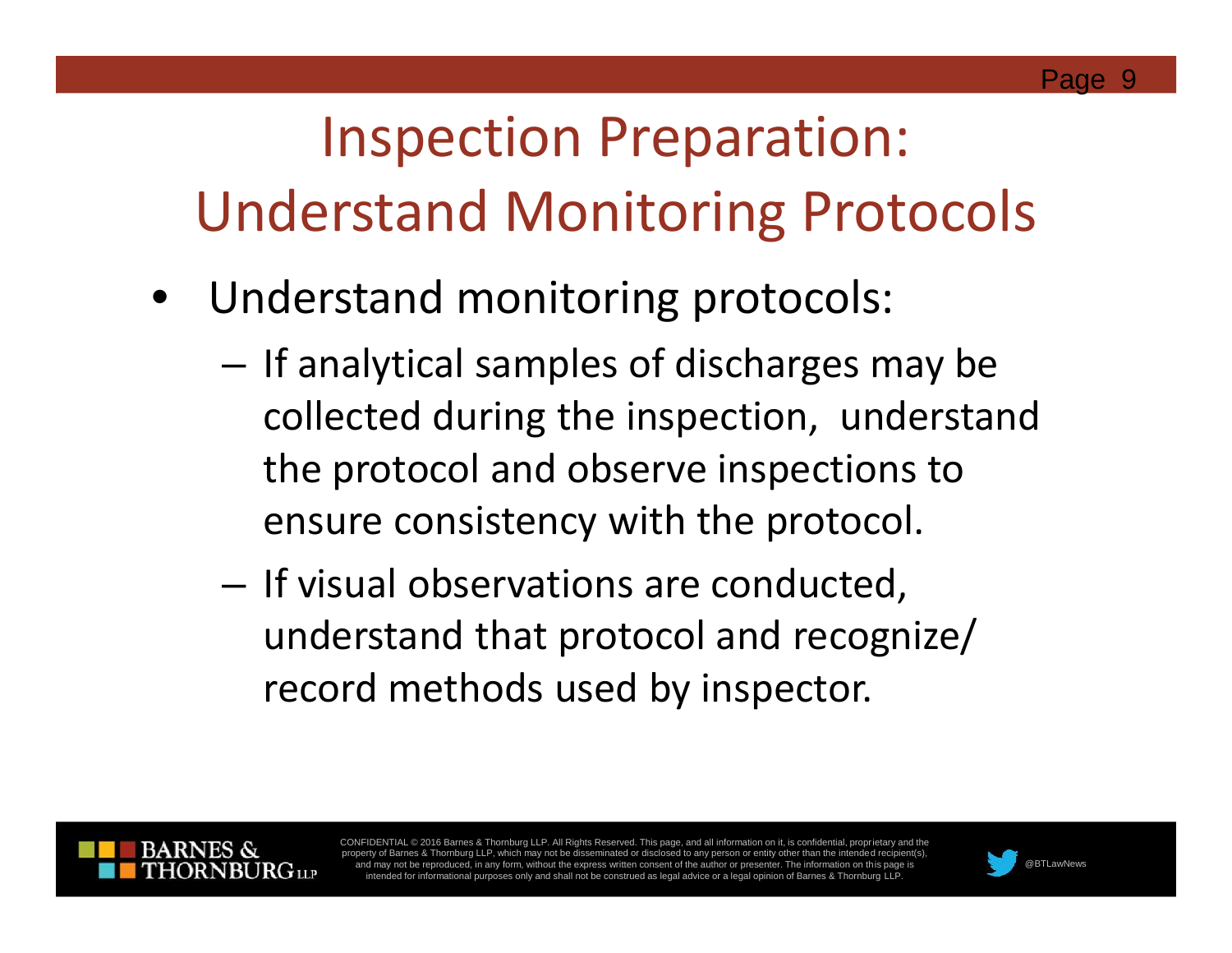Inspection Preparation: Understand Agency Priorities

- Review publicized enforcement priorities.
- Keep an ear out regarding inspections at other sites.
- Ask your environmental attorney!



CONFIDENTIAL © 2016 Barnes & Thornburg LLP. All Rights Reserved. This page, and all information on it, is confidential, proprietary and the property of Barnes & Thornburg LLP, which may not be disseminated or disclosed to any person or entity other than the intended recipient(s) and may not be reproduced, in any form, without the express written consent of the author or presenter. The information on this page is @BTLawNews intended for informational purposes only and shall not be construed as lega

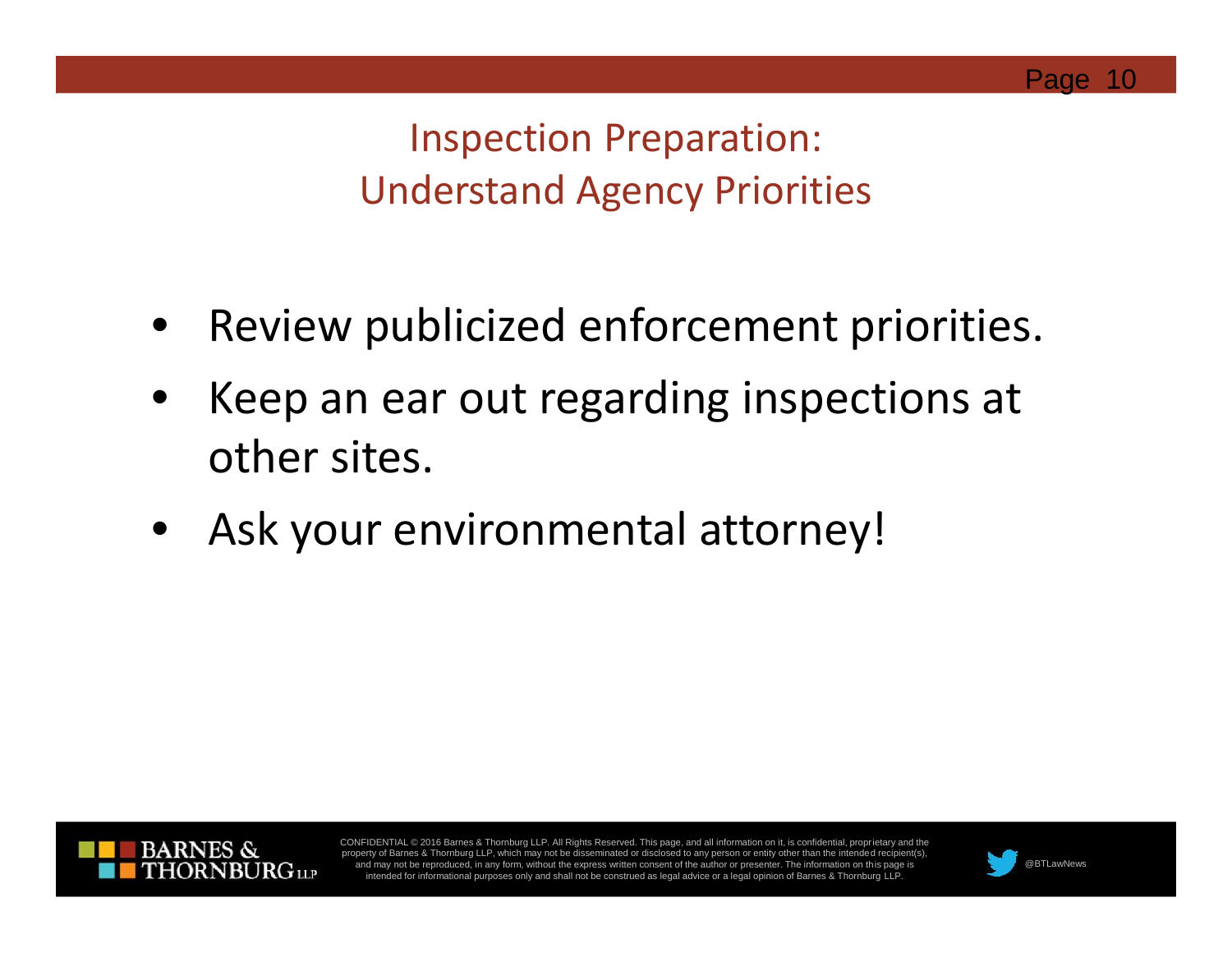#### Trap #2 – Not Knowing Inspection Protocols





CONFIDENTIAL © 2016 Barnes & Thornburg LLP. All Rights Reserved. This page, and all information on it, is confidential, proprietary and the<br>property of Barnes & Thornburg LLP, which may not be disseminated or disclosed to and may not be reproduced, in any form, without the express written consent of the author or presenter. The information on this page is Intended for informational purposes only and shall not be construed as legal advice or a legal opinion of Barnes & Thornburg LLP. @BTLawNews intended for informational purposes only and shall not be construed as legal advi

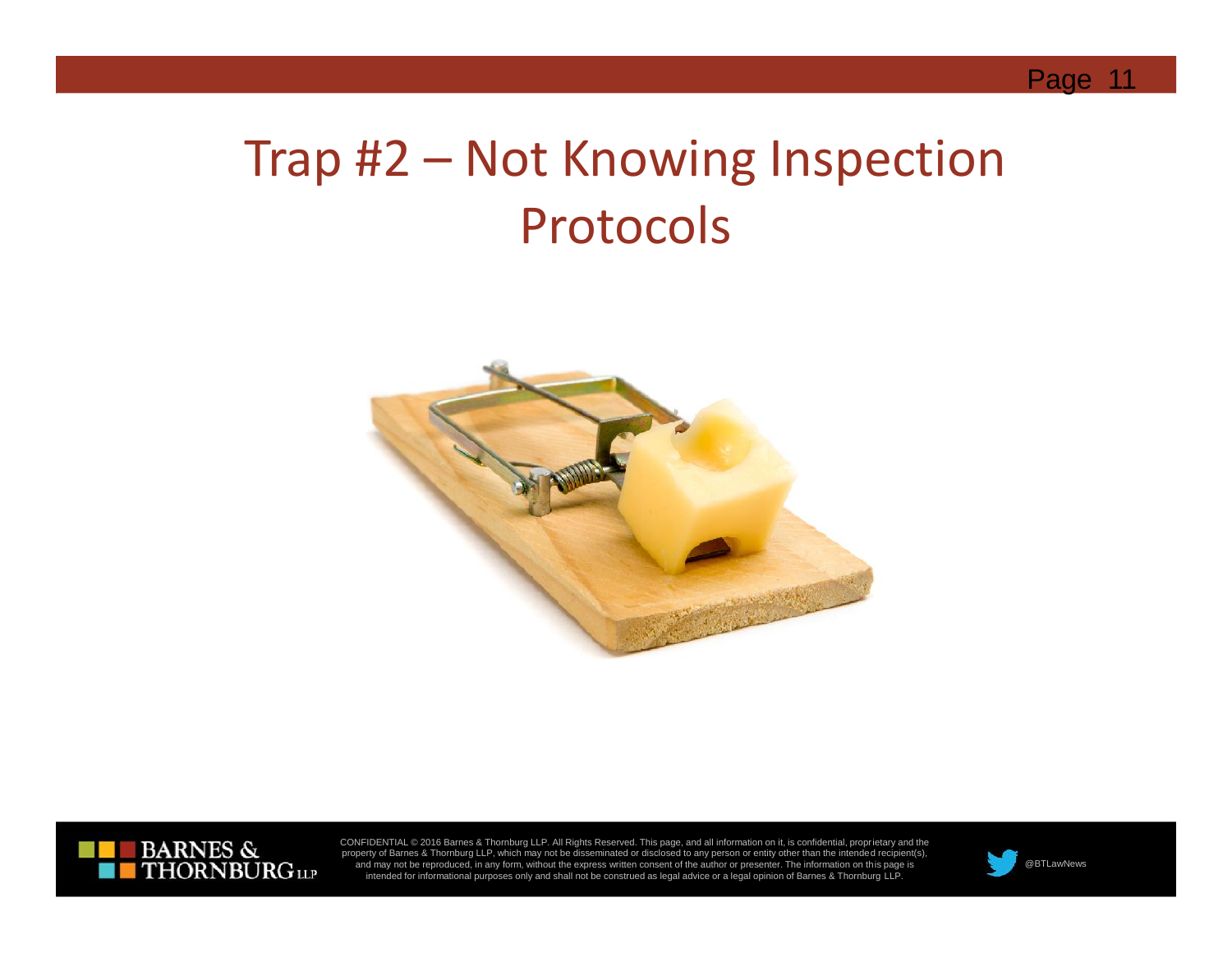### The Inspection: Lay down the Welcome Mat

- Arrival notification and "opening conference."
- Attitude/first impression:
	- provide reasonable comfort.
- Check credentials.
- Provide/ensure proper protective equipment.
- Contact counsel and/or appropriate company management.



CONFIDENTIAL © 2016 Barnes & Thornburg LLP. All Rights Reserved. This page, and all information on it, is confidential, proprietary and the property of Barnes & Thornburg LLP, which may not be disseminated or disclosed to any person or entity other than the intended recipient and may not be reproduced, in any form, without the express written consent of the author or presenter. The information on this page is @BTLawNews intended for informational purposes only and shall not be construed as lega

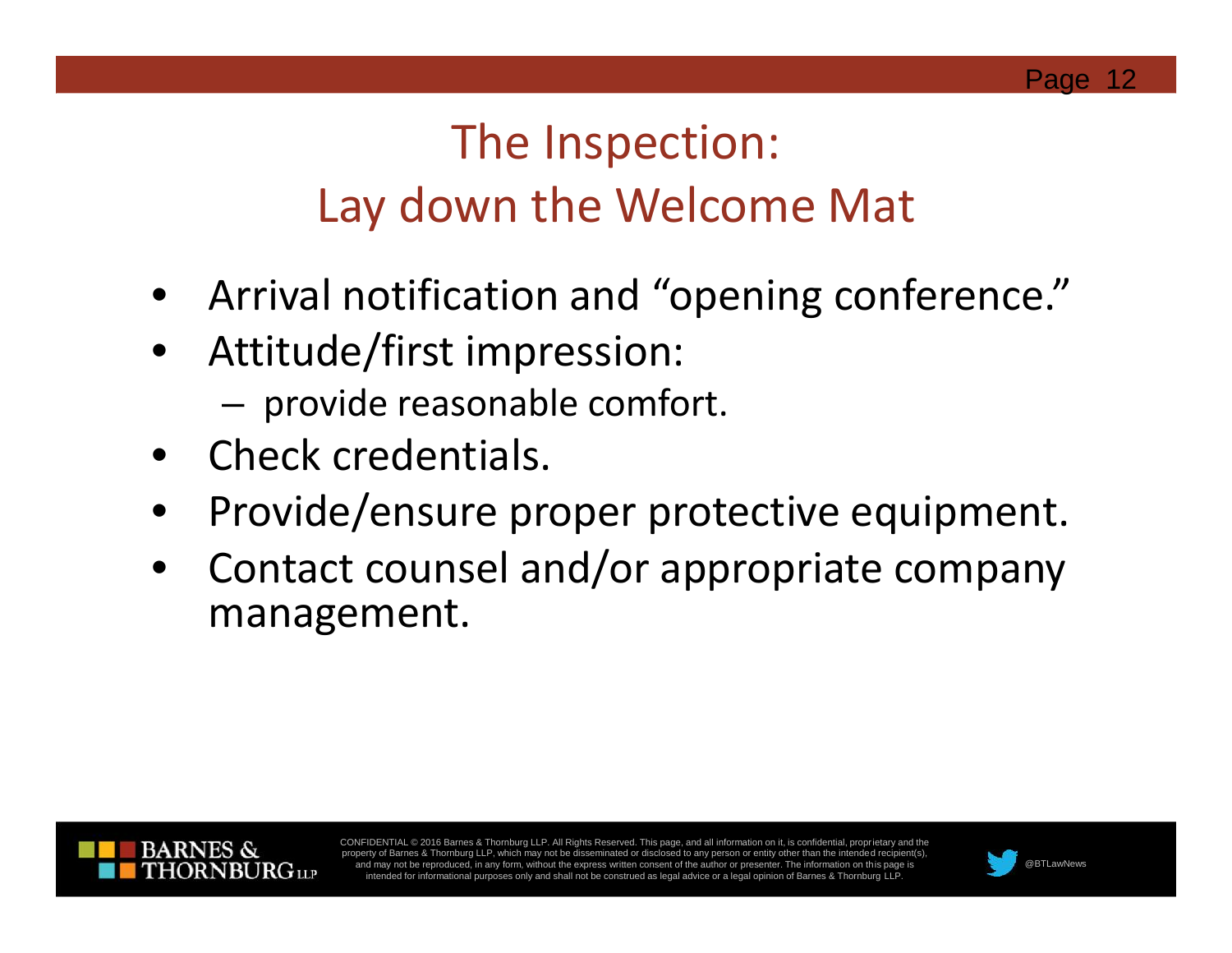#### The Inspection: Importance of the Opening Conference

- Determine scope of inspection.
- What information will be collected?
	- Samples
	- Files
	- Photographs/Videos



CONFIDENTIAL © 2016 Barnes & Thornburg LLP. All Rights Reserved. This page, and all information on it, is confidential, proprietary and the property of Barnes & Thornburg LLP, which may not be disseminated or disclosed to any person or entity other than the intended recipient(s) and may not be reproduced, in any form, without the express written consent of the author or presenter. The information on this page is @BTLawNews intended for informational purposes only and shall not be construed as lega

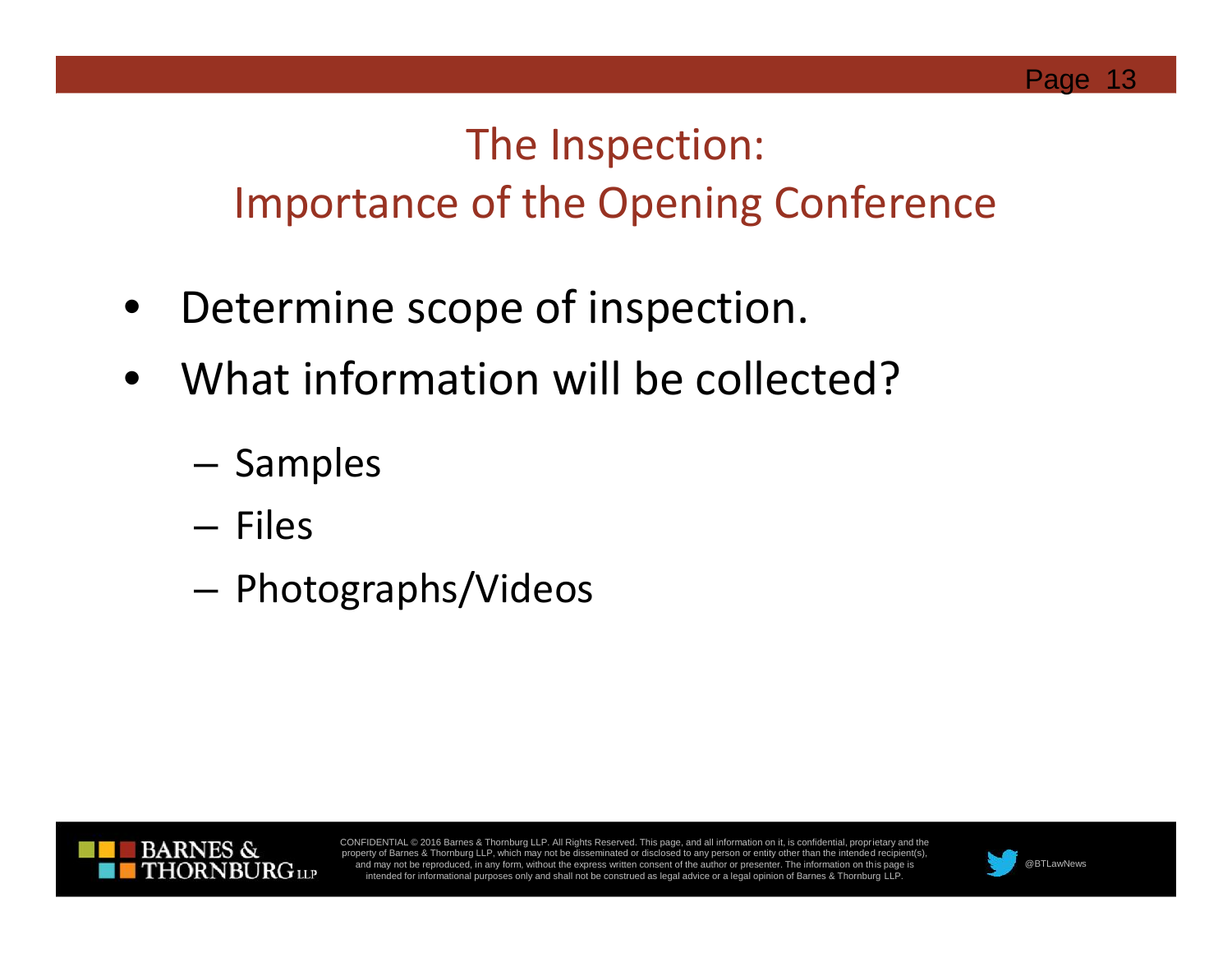### The Inspection: General Tips

- Minimize comments/banter (avoid admissions).
- Don't speculate.
- Take detailed notes what was reviewed, comments, actions.
- Duplicate evidence photos/samples.
- Bring records to the inspector.
- Prepare list/index of copied files.
- Always accompany inspector.



CONFIDENTIAL © 2016 Barnes & Thornburg LLP. All Rights Reserved. This page, and all information on it, is confidential, proprietary and the property of Barnes & Thornburg LLP, which may not be disseminated or disclosed to any person or entity other than the intended recipient(s), and may not be reproduced, in any form, without the express written consent of the author or presenter. The information on this page is @BTLawNews intended for informational purposes only and shall not be construed as lega

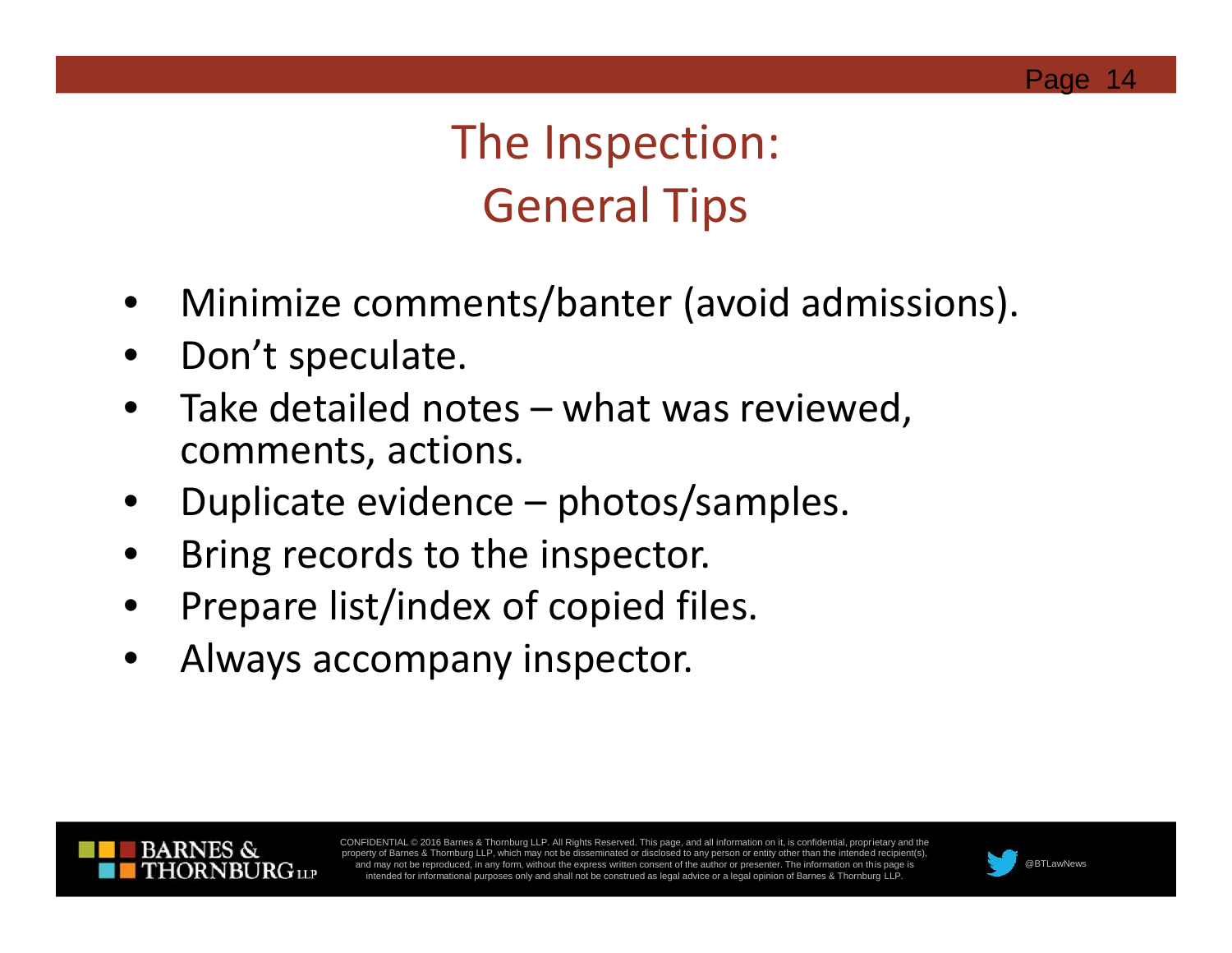#### The Inspection: Handling Any Issues

- Odds are in the inspector's favor that they will find some violations or arguable violations.
- Remember, inspectors are only there a short time and won't have an understanding of all your facility's nuances.



CONFIDENTIAL © 2016 Barnes & Thornburg LLP. All Rights Reserved. This page, and all information on it, is confidential, proprietary and the property of Barnes & Thornburg LLP, which may not be disseminated or disclosed to any person or entity other than the intended recipi and may not be reproduced, in any form, without the express written consent of the author or presenter. The information on this page is @BTLawNews intended for informational purposes only and shall not be construed as lega

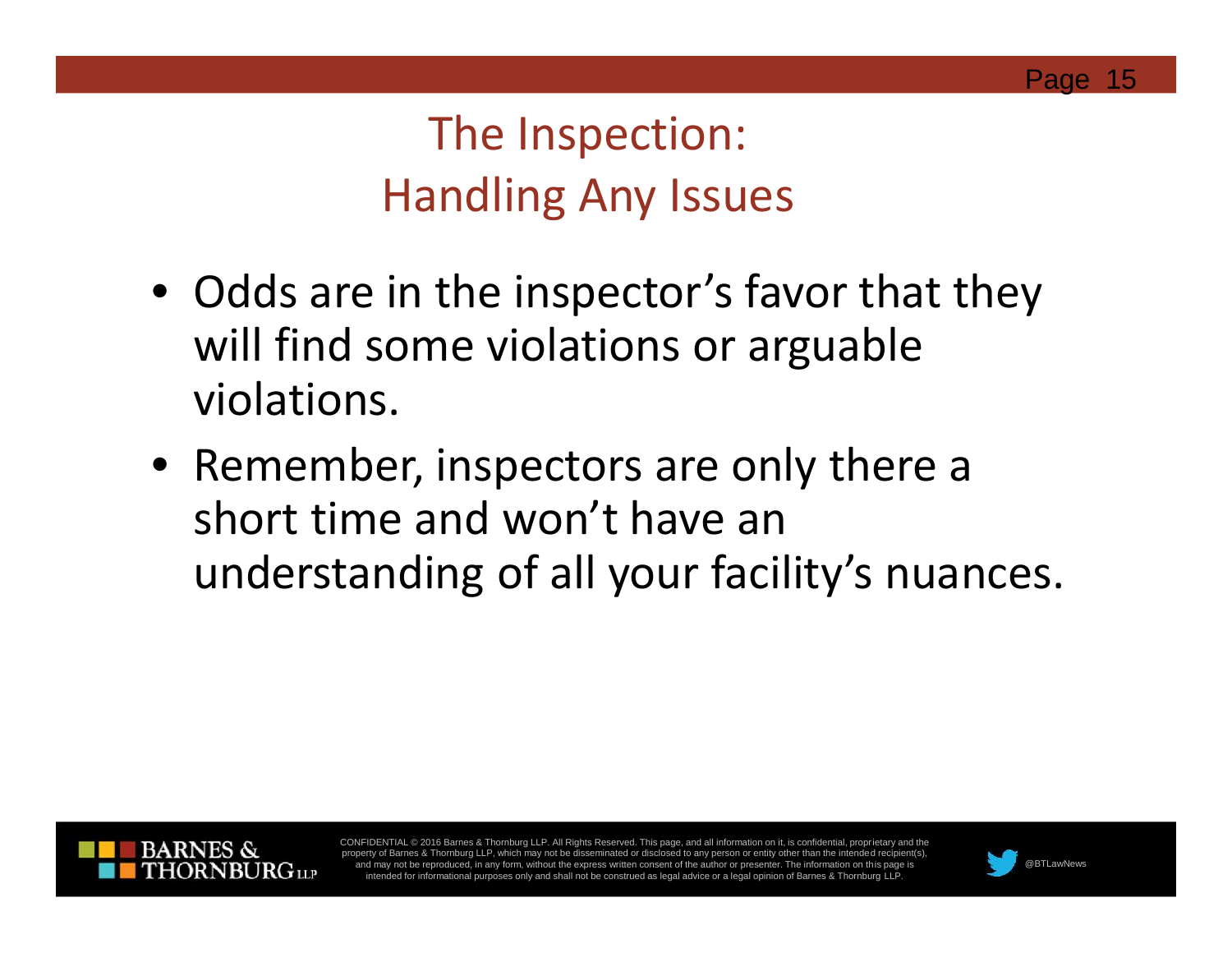#### The Inspection: The Closing Conference

- Seek inspector's observations of violations/compliance:
	- ensure quick response (no admission).
	- note lack of problems.
- Politely correct any misunderstandings or misstatements.



CONFIDENTIAL © 2016 Barnes & Thornburg LLP. All Rights Reserved. This page, and all information on it, is confidential, proprietary and the property of Barnes & Thornburg LLP, which may not be disseminated or disclosed to any person or entity other than the intended recipie and may not be reproduced, in any form, without the express written consent of the author or presenter. The information on this page is @BTLawNews intended for informational purposes only and shall not be construed as lega

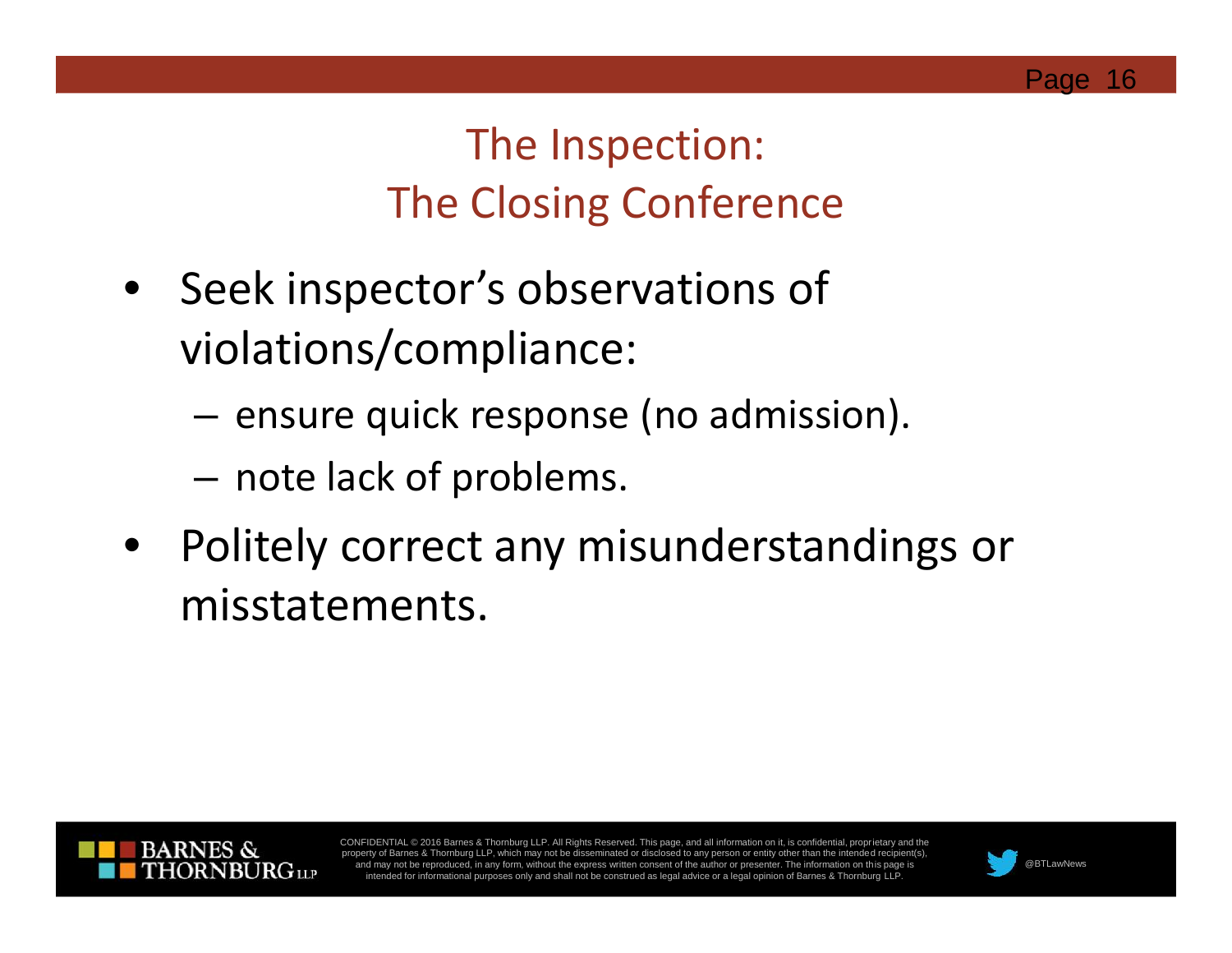## Trap #3 – Failing to Follow-Up





CONFIDENTIAL © 2016 Barnes & Thornburg LLP. All Rights Reserved. This page, and all information on it, is confidential, proprietary and the<br>property of Barnes & Thornburg LLP, which may not be disseminated or disclosed to and may not be reproduced, in any form, without the express written consent of the author or presenter. The information on this page is @BTLawNews intended for informational purposes only and shall not be construed as lega

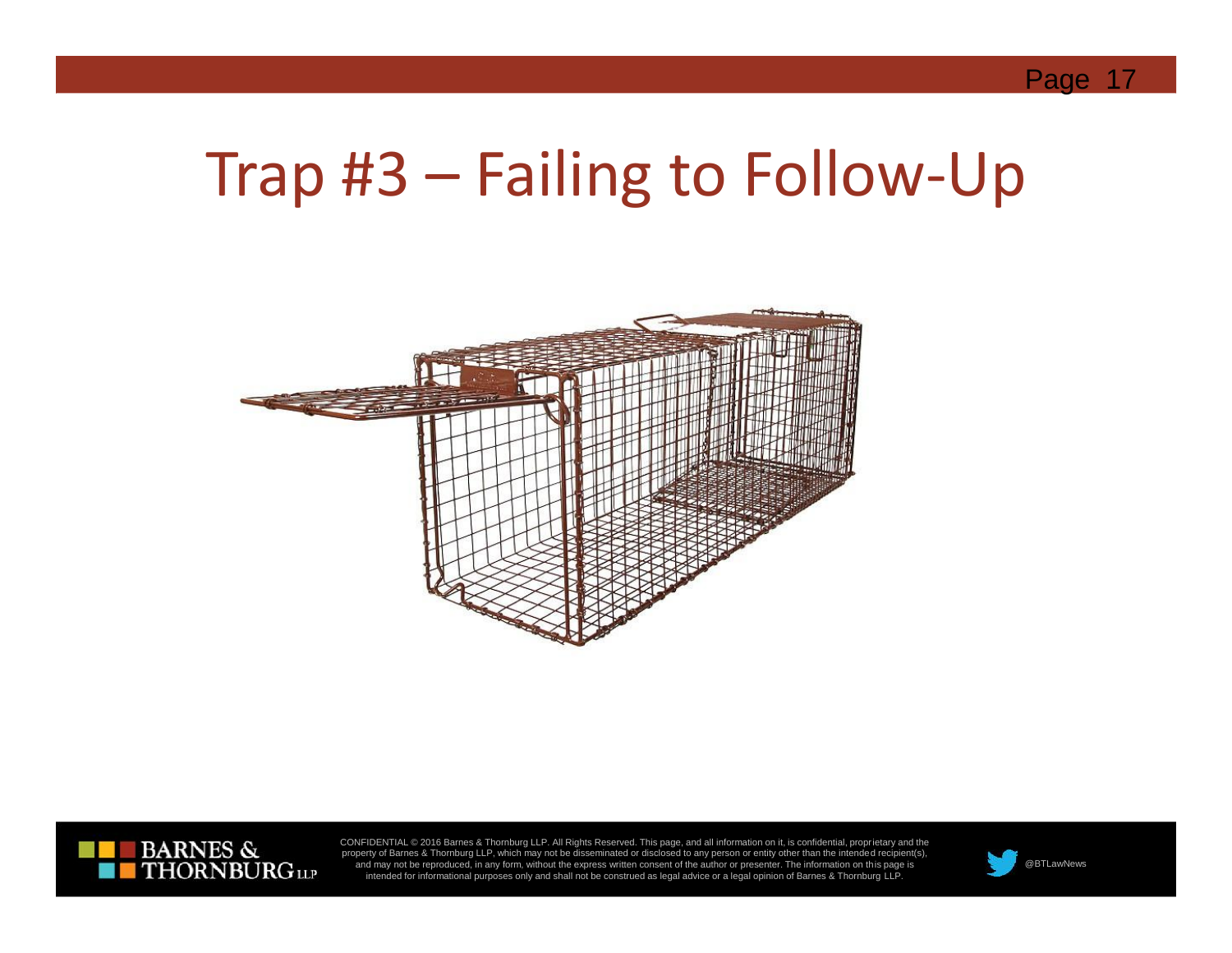## Post-Inspection

- Follow-up and request (in writing) a copy of the inspection report.
- Draft internal report if inspection may lead to legal action, mark it as privileged and send to counsel.
- If any violations are found, IEPA will provide written notification spelling out any issues and required corrective actions.



CONFIDENTIAL © 2016 Barnes & Thornburg LLP. All Rights Reserved. This page, and all information on it, is confidential, proprietary and the of Barnes & Thornburg LLP, which may not be disseminated or disclosed to any person or entity other than the intended recipi and may not be reproduced, in any form, without the express written consent of the author or presenter. The information on this page is @BTLawNews intended for informational purposes only and shall not be construed as lega